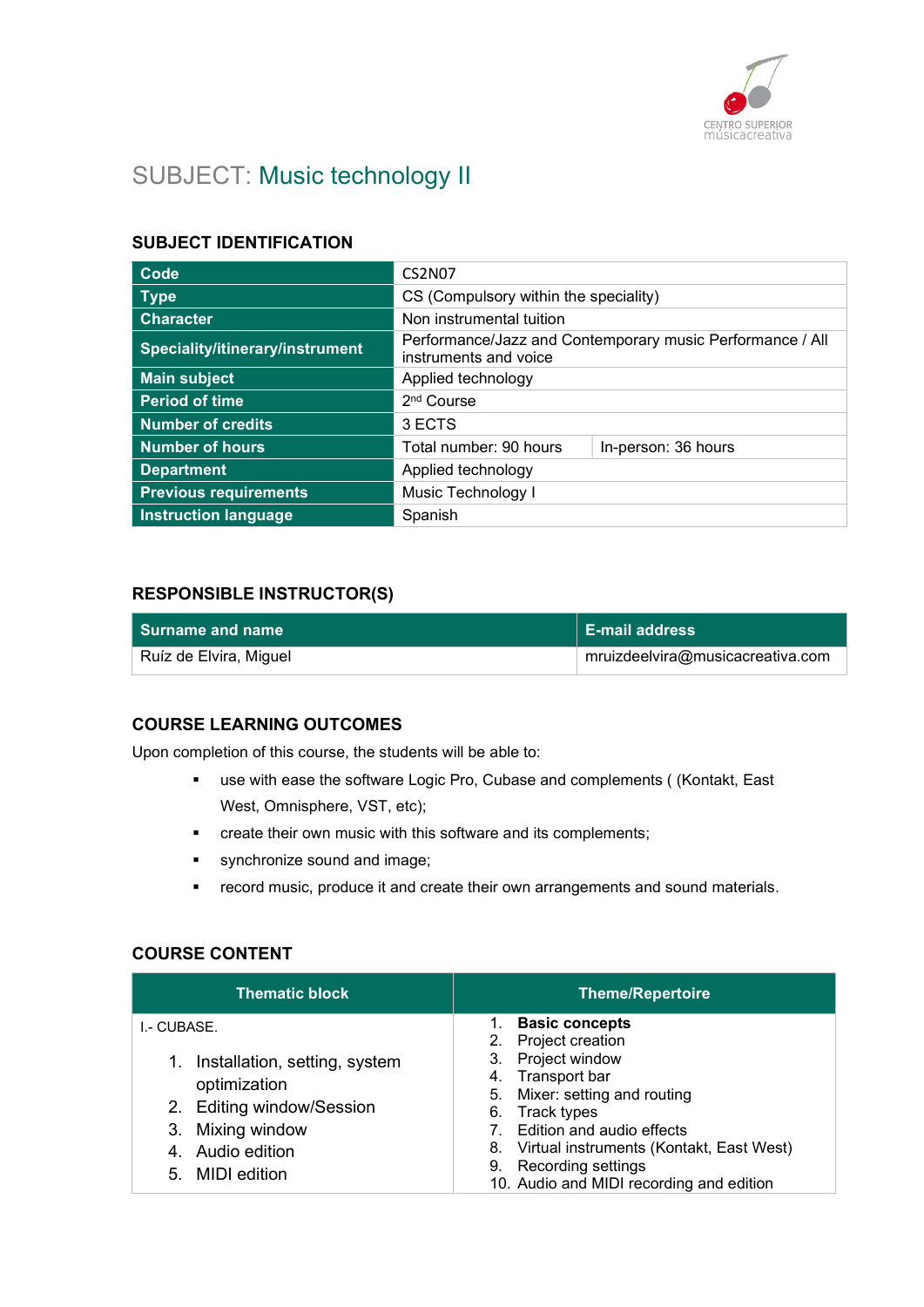

|                                                                                                                                                                                                                                                                                                                                                                         | musicacreativa                                                                                                                                                                                                                                                                                                                                                                                                                                                                                                                                                                                                                                                                                                                                        |
|-------------------------------------------------------------------------------------------------------------------------------------------------------------------------------------------------------------------------------------------------------------------------------------------------------------------------------------------------------------------------|-------------------------------------------------------------------------------------------------------------------------------------------------------------------------------------------------------------------------------------------------------------------------------------------------------------------------------------------------------------------------------------------------------------------------------------------------------------------------------------------------------------------------------------------------------------------------------------------------------------------------------------------------------------------------------------------------------------------------------------------------------|
| 6. Effects Plugins<br>7. Virtual instruments<br>8. Audio & MIDI advanced edition<br>9. Audio & Controllers monitoring<br>10. Controllers automatization<br>11. Mixing and master render<br>12. Video                                                                                                                                                                    | 11. Basic recording mastering (Izotope,<br>Reverb, etc).<br>12. Fades and automatizations<br>13. Audio processed: plugins<br>14. MIDI recordings<br>15. Quantization<br>16. VST Expression<br>17. Video import<br>18. Synchronization with video.                                                                                                                                                                                                                                                                                                                                                                                                                                                                                                     |
| II.-LOGIC:<br>19. Installation, setting, system<br>optimization<br>20. Editing window/Session<br>21. Mixing window<br>22. Audio edition<br>23. MIDI edition<br>24. Effects Plugins<br>25. Virtual instruments<br>26. Audio & MIDI advanced edition<br>27. Audio & Controllers monitoring<br>28. Controllers automatization<br>29. Mixing and master render<br>30. Video | Introduction.<br>1.<br>2.<br>Create/open projects.<br>3.<br>Tracks<br>4. Libraries<br>Buttons, functions and Windows bar.<br>5.<br>6. Inspector<br>7. MIDI recording<br>8. Tracks organization<br>MIDI recording 'step by step'<br>9.<br>10. Plugins.<br>11. MIDI edition<br>12. MIDI Automatization<br>13. Delay<br>14. Volume quantization and notes duration<br>15. Equalization<br>16. Drum kit<br>17. Audio recording<br>18. Multi-track audio recording<br>19. Metronome<br>20. Fading<br>21. File noise cleaning<br>22. Audio edition<br>23. Compressor<br>24. Limits settings<br>25. Flex tool<br>26. Apple loops<br>27. Plugins.<br>28. Kontakt<br>29. Songs arrangements<br>30. Video composition<br>31. Tips<br>32. Mastering and bounces. |

# STUDENT´S STUDY HOURS PLANNING

| <b>Activity type</b>                                           | <b>Total hours</b> |
|----------------------------------------------------------------|--------------------|
| <b>Theoretic activities</b>                                    | 16 hours           |
| <b>Practice activities</b>                                     | 16 hours           |
| Other mandatory training activities (seminars, workshops etc.) | 2 hours            |
| <b>Test taking</b>                                             | 2 hours            |
| <b>Student self-study hours</b>                                | 38 hours           |
| <b>Practice preparation</b>                                    | 16 hours           |
| <b>Total studying hours</b>                                    | $36+54 = 90$ hours |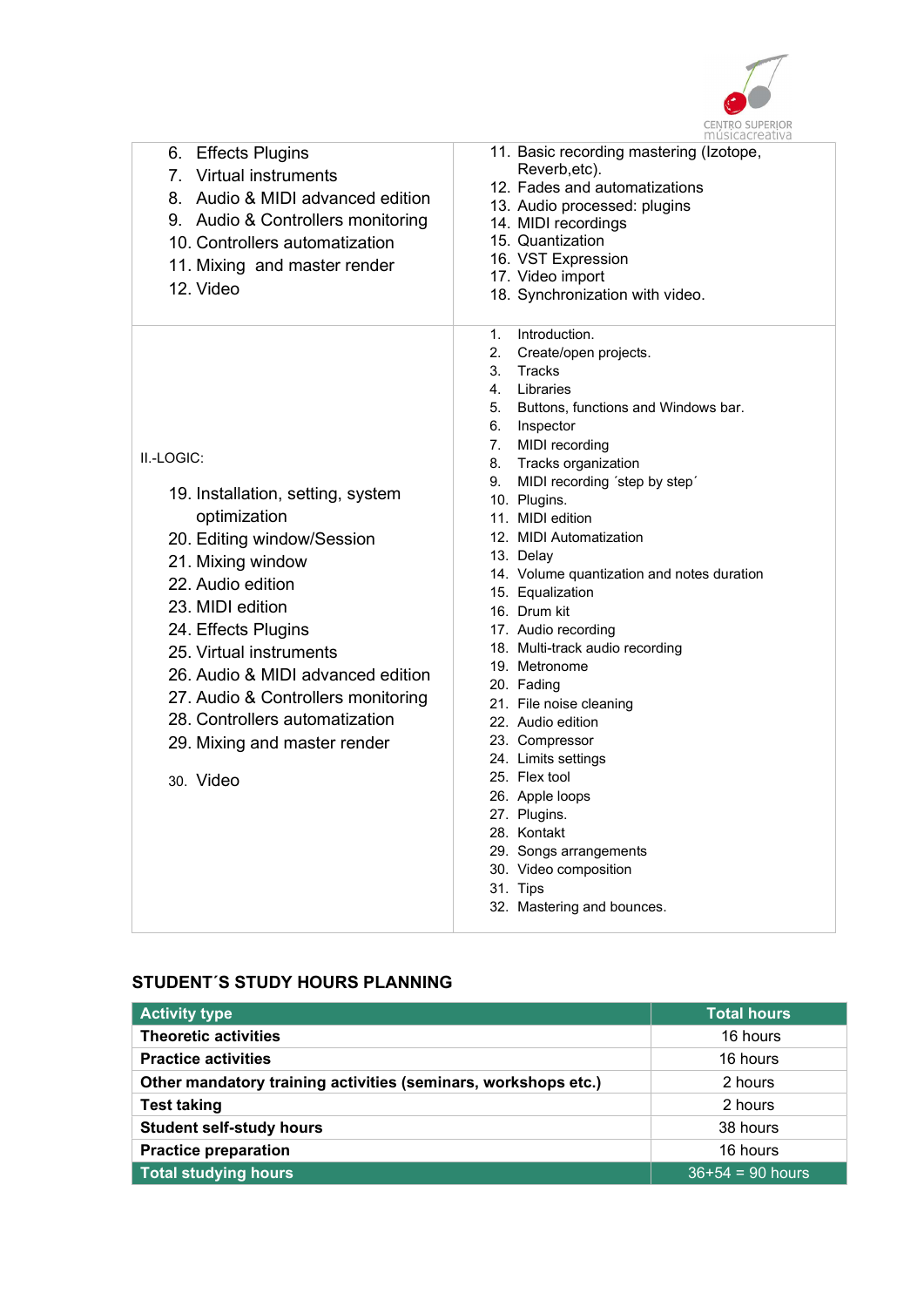

## **METHODOLOGY**

| <b>Theoretical activities</b>                                                | Conceptual/Theoretical explanations                                                                                                                                                                                                                                                                       |
|------------------------------------------------------------------------------|-----------------------------------------------------------------------------------------------------------------------------------------------------------------------------------------------------------------------------------------------------------------------------------------------------------|
| <b>Practical activities</b>                                                  | Weekly exercises in IT support, consolidation and perfectionism of<br>the contents covered in class.<br>Assignments proposed by the instructor focused on music<br>composition with the software used in class. The assignment is<br>flexible, it can contain images or be based on an pre-existing song. |
| <b>Other training mandatory</b><br>activities (workshops,<br>seminars, etc.) | Meet the Artist (MTA) sessions, Masterclasses, Thematic sessions<br>with visiting professors etc.                                                                                                                                                                                                         |

## ASSESSMENT TOOLS

| <b>Theoretical activities</b>                                                   | Participation: The students must actively participate in class, proving<br>interest and/or understanding of the content covered.<br>Continuous evaluation: The students must fulfil the requested<br>assignments during the whole academic course, proving their research<br>ability and practice synthesis skills concerning theoretical concepts in<br>performance.                                                                                                                                                                                                                                                  |
|---------------------------------------------------------------------------------|------------------------------------------------------------------------------------------------------------------------------------------------------------------------------------------------------------------------------------------------------------------------------------------------------------------------------------------------------------------------------------------------------------------------------------------------------------------------------------------------------------------------------------------------------------------------------------------------------------------------|
| <b>Practical activities</b>                                                     | <b>Participation:</b> The students must actively participate in class, proving<br>interest and/or understanding of the content covered.<br>Continuous evaluation: The students must fulfil the requested practical<br>assignments during the whole academic course based on to team-<br>work dynamics and also prove writing and oral skills, beside<br>performing skills.<br>Performance exams: The students must take at least two exams<br>during the academic course in order to show the practical skills<br>acquired and the practical assimilation of the course contents,<br>following the tests instructions. |
| <b>Other educational mandatory</b><br>activities (workshops,<br>seminars, etc.) | Participation: The students must actively participate in the different<br>events relevant for their education as considered by the instructor(s)<br>or by the degree coordinators.                                                                                                                                                                                                                                                                                                                                                                                                                                     |

# ASSESSMENT CRITERIA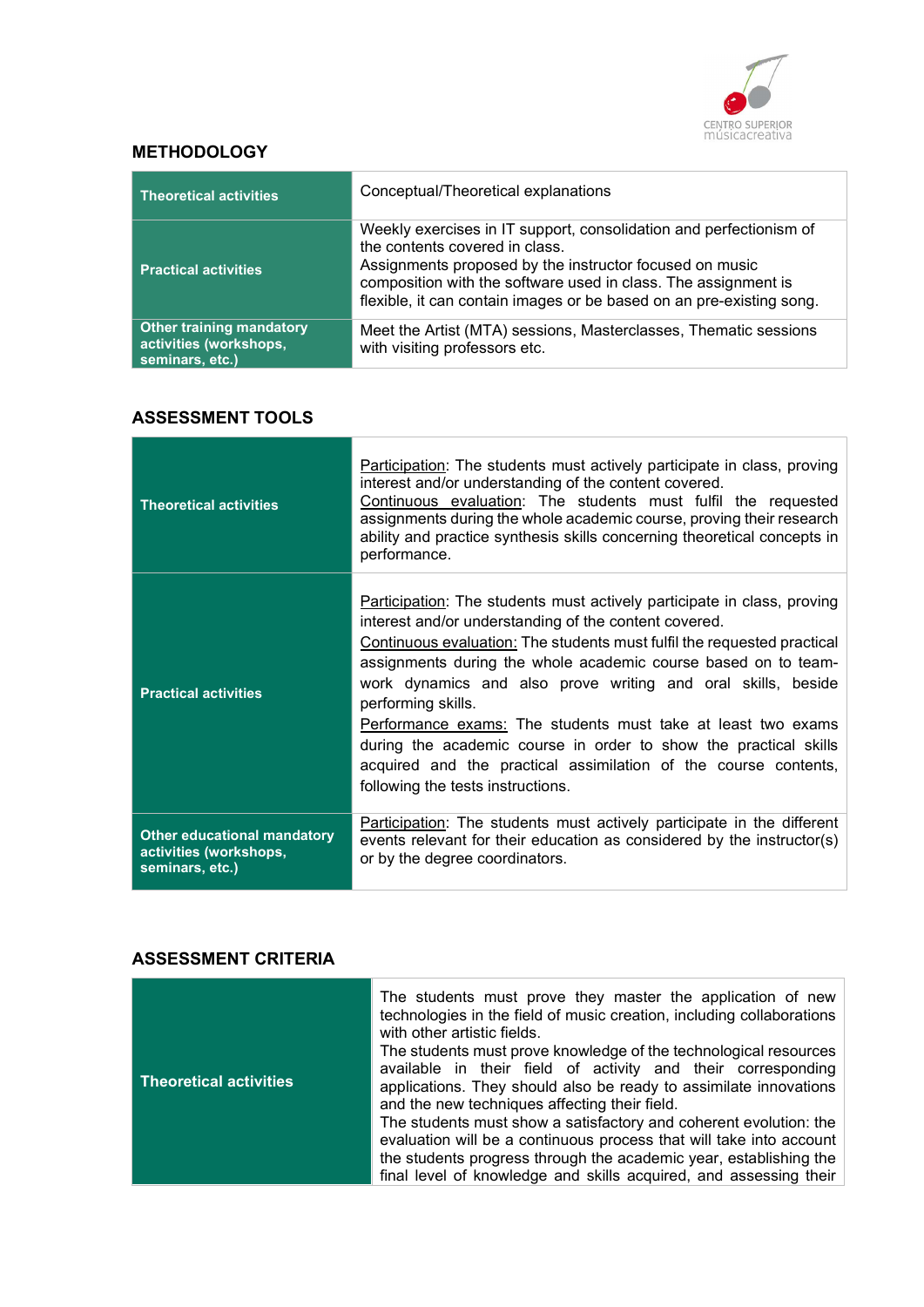

|                                                                              | THUSICACI CALIVA                                                                                                                                                                                                                                                                                                                                                                                                                                                                                                                                                                                                                                                                                                                                                                                                                                                                                                                                                                                                                                                                                                                                                                     |
|------------------------------------------------------------------------------|--------------------------------------------------------------------------------------------------------------------------------------------------------------------------------------------------------------------------------------------------------------------------------------------------------------------------------------------------------------------------------------------------------------------------------------------------------------------------------------------------------------------------------------------------------------------------------------------------------------------------------------------------------------------------------------------------------------------------------------------------------------------------------------------------------------------------------------------------------------------------------------------------------------------------------------------------------------------------------------------------------------------------------------------------------------------------------------------------------------------------------------------------------------------------------------|
|                                                                              | own progress. Usually, the contents acquired will be integrated<br>during the course. Nevertheless, some concepts may required<br>reinforcement activities and specific tests to ensure their<br>acquirement.                                                                                                                                                                                                                                                                                                                                                                                                                                                                                                                                                                                                                                                                                                                                                                                                                                                                                                                                                                        |
| <b>Practical activities</b>                                                  | Minimum requirements:<br>Assignments: The students must deliver the final assignments<br>٠<br>each semester proving the practical knowledge acquired in<br>class. These assignments will show if the students can master<br>the programmes used to carry out edition, reproduction and<br>recording tasks correctly. The students must also present<br>different minor assignments throughout the course of the year.<br>This criteria refers to the students ability to work constantly,<br>meticulously, and in an organised way as well as to their sense<br>of responsibility, efficiency and desire to improve.<br>Attitude during the academic course. This criteria is useful to<br>٠<br>assess the degree of maturity and the effort made by the<br>students in order to face the different difficulties presented. The<br>students participation and cooperation throughout the course,<br>besides the respect and tolerance towards their classmates. As<br>the previous criteria mentioned, this is taken into account to<br>measure the level of maturity of the student with regard to their<br>own obligations and their ability to face problems and<br>difficulties. |
| <b>Other training mandatory</b><br>activities (workshops,<br>seminars, etc.) | The students must attend and actively participate in the relevant<br>events organised for their training (Meet the artists sessions, invited<br>professors sessions, concerts and rehearsals)                                                                                                                                                                                                                                                                                                                                                                                                                                                                                                                                                                                                                                                                                                                                                                                                                                                                                                                                                                                        |

## GRADE DETERMINATION SYSTEM

### Grade determination system in continuous assessment

|                       | Grade percentage |
|-----------------------|------------------|
| Participation         | 10%              |
| Continuous assessment | 40%              |
| Mid-term exam         | 20%              |
| Final exam            | 30%              |
| Total                 | 100%             |

# Grade determination system in cases of loss of continuous assessment right

|            | <b>Grade percentage</b> |
|------------|-------------------------|
| Final exam | 80%                     |
| Total      | 80%                     |

# Grade determination system for the extraordinary assessment call

|             | Grade percentage |
|-------------|------------------|
| Retake exam | 100%             |
| Total       | 100%             |